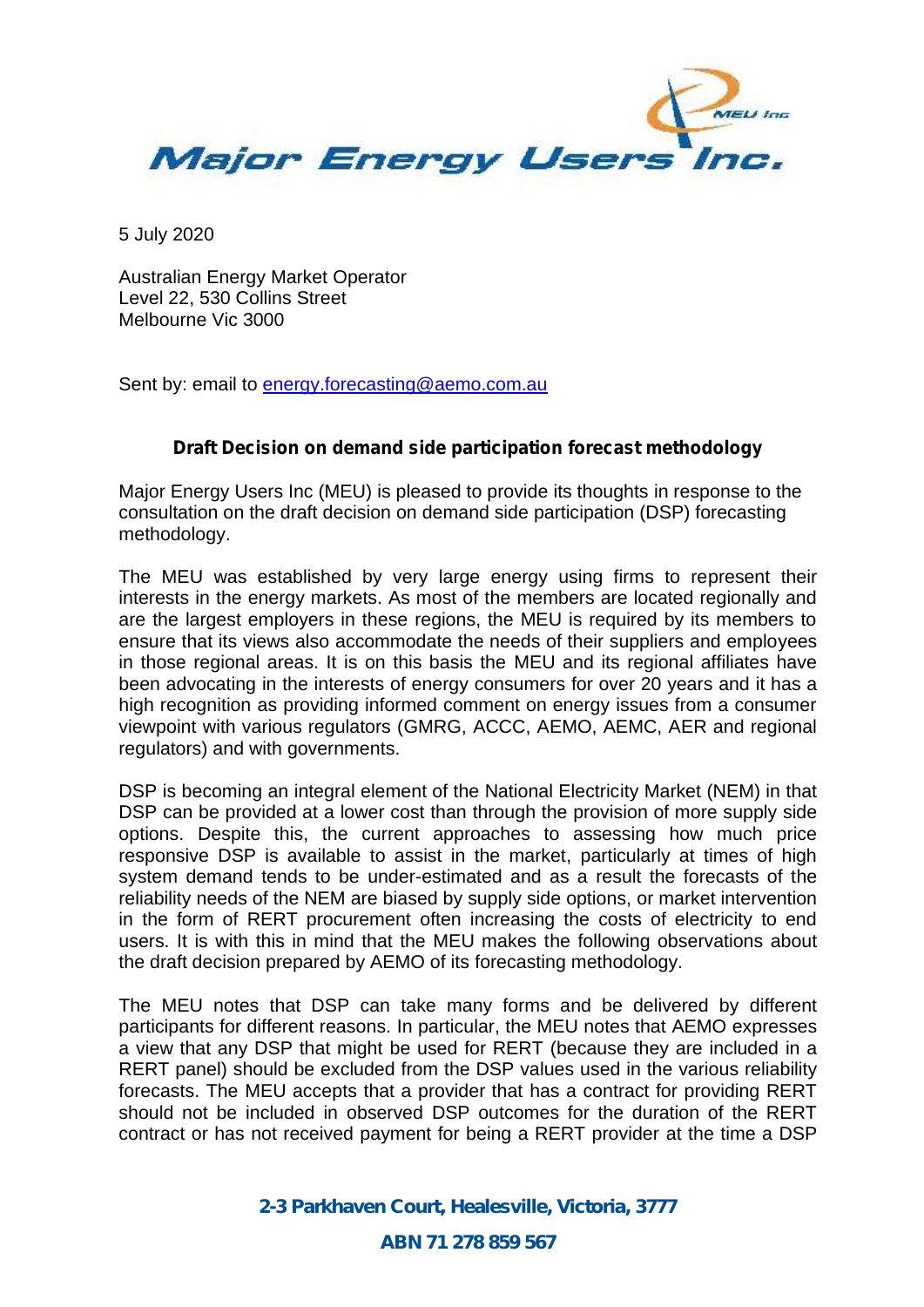response is observed. Despite this, the MEU considers that other observed DSP responses (including from a RERT panellist that has not been contracted and/or paid to provide RERT) should be accepted as a DSP provider to the wholesale market and therefore included in the forecast of DSP.

The MEU points out that all end users, even those perceived to have a very flat demand profile, exhibit considerable variation in their electricity usage and it appears that, when assessing its observations of DSP response to be used in DSP response forecasts, AEMO has assumed the DSP provider demand will always be operating at its rated demand. While this approach makes some sense, what is overlooked is that in the AEMO forecast of system demand, it uses a probabilistic approach to forecasting maximum demand which already includes the actual variable usage of every end user. This means that effectively AEMO is using different measures for what DSP might be provided; that is, AEMO uses one measure for the DSP provider and another demand measure for the system demand. The net effect of this approach is to artificially reduce the amount of DSP that will be available for future dispatch.

The MEU also points out that care needs to be taken when assessing the different bases for assessing the amount of DSP in that the higher the system demand, the more likely the system price will be higher. The higher the system price the greater the incentive to provide DSP. This means that there is a likelihood of DSP provision being lower when system demand is lower but higher when it is needed. AEMO needs to ensure that the forecast DSP reflects what is likely to occur when it is most needed. The MEU considers AEMO's use of the 50<sup>th</sup> percentile of historically observed DSP to be a conservative assumption and believes use of a higher percentile is justified.

The MEU is also concerned that AEMO will only assess DSP once a year, as part of the ESoO unless AEMO considers there is sufficient reason to carry out an ESoO update. The MEU notes that the NEM is becoming more volatile and with volatility comes a need to address forecasts more frequently to ensure that the forecast is as accurate as possible. The MEU is aware that AEMO updates other forecasting tools elements (eg MTPASA and EAAP) more frequently than annually and the MEU considers that the DSP should also be updated on a more frequent basis to reflect changes in the NEM.

Due to the excessive amount of stakeholder consultation in recent times, the MEU has been limited in the degree to which it was able to commit resources to assessing these guidelines. With this in mind, the MEU has carried out considerable dialogue with other stakeholders about this topic. This dialogue has had the effect of both acquiring information and providing input into other stakeholder submissions.

With this in mind, the MEU considers that the submission provided to AEMO by ERM Power on this topic, provides a good summation of the views and concerns